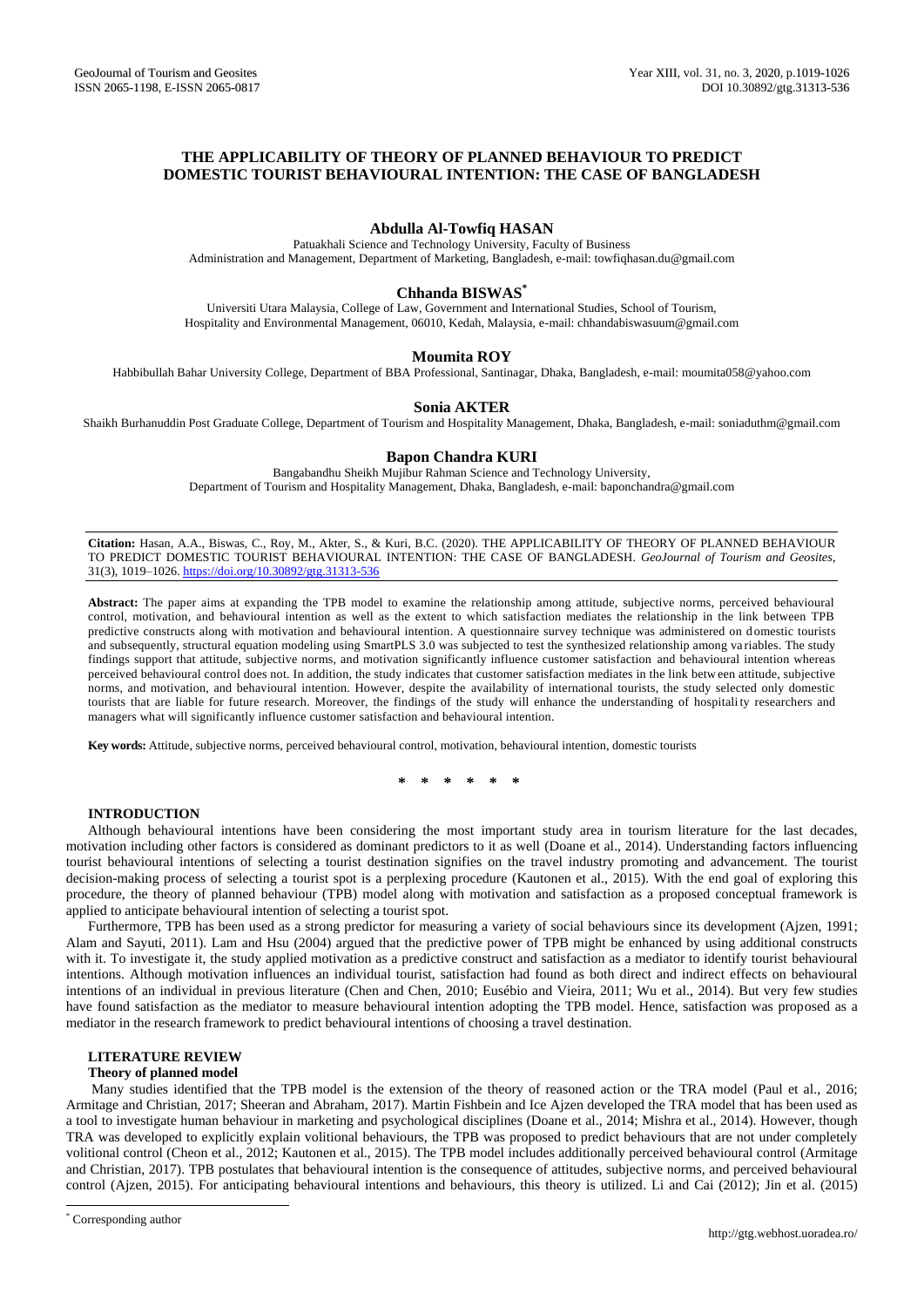indicated that it has strong predictive utility applied to situations that do not fall within the boundary conditions. The theory centralizes the concept of intention (Sheeran and Abraham, 2017). Intention regards motivations engaged in a specific behaviour (Chen and Tung, 2014). An individual's intention to perform a specific act represents behavioural intention (Ifinedo, 2012).

#### **Behavioural intention**

Behaviour immediately determines and predicts behavioural intention (Cham et al., 2016). It is widely accepted that anticipated or planned future behaviour of an individual defines behavioural intention with expectations of a particular form of behaviour given and operationalized as the likelihood to act (Huang et al., 2015). Besides, if tourists get opportunities, they act according to their intention which provides the best predictor of behaviour (Cheng and Lu, 2015). As per the tourism literature, tourist behavioural intention toward a specific tourist spot is mainly the outcome of the two factors (Prayag and Ryan, 2012). First, push factors, which represent socio-physiological motivations and cognitive processes originated from the intangible desires of human beings (Abubakar and Ilkan, 2016). These factors include desires rest, relaxation, physical and mental fitness, adventure, novelty, prestige, and socialization (Abubakar and Ilkan, 2016). Second, pull factors, which represent tangible and intangible cues of a tourist spot's attractiveness originated after decisions are made to visit (Bodycott and Lai, 2012). These factors include recreation facilities, natural attractions, historic attractions, food quality and variety, image and transport facilities (Cohen et al., 2014). In line with the above discussion, an individual tourist behavioural intention results from experiences after services encounter (Jin et al., 2015). When an individual tourist has positive experiences, then he/she has positive behavioural intentions. Conversely, if an individual tourist has negative experiences, then he/she has negative behavioural intentions towards a particular tourist spot (Dolnicar, 2010). Hence, previous studies show that an individual tourist's experience is not merely enough to predict behavioural intention towards tourist spot in Bangladesh (Wu et al., 2014). Rather, tourist attitude is the most valid predictor that effectively predisposes to behavioural intention towards tourist spot in Bangladesh (Ghosh et al., 2018).

#### **Attitudes**

It is widely accepted that the tourist attitude comprises cognitive, affective, and behavioural components (Page et al., 2014). However, an individual tourist's attitude is estimated by multiplying an individual's behavioural beliefs with salient attributes of each tourist (Paul et al., 2016). Furthermore, when an individual tourist has a more positive attitude, he/she shows more positive behavioural intentions (Wang, 2016). Hence, tourist attitude signifies the most valid predictor of tourist future behaviour and additionally, represents internal behaviour that can influence an individual's external behaviour (Kim and Stepchenkova, 2015). Conversely, previous studies show that exploring a tourist spot in Bangladesh, tourist attitude is not the mere valid predictor to predisposing behavioural intention; rather an individual tourist who has the stronger subjective norms the more positive behavioural intention towards the tourist spot (Hassan and Shahnewaz, 2014).

### **Subjective norms**

Subjective norm reflects an individual's normative beliefs (Chan et al., 2015). Besides, subjective norms play an important role in influencing individual's decision-making process (Chang et al., 2016). Furthermore, most past researches confirmed that behavioural intention is positively affected by individual's subjective norms when the relationship between the behavioural intention and individual's subjective norms is examined (Kumar et al., 2015; Ye, 2017). Thus, the stronger individual's intention to act depends on, the more positive subjective norms he/she has. However, though the subjective norm represents the significant predictor of behavioural intention (Ye, 2017), tourist's perceived behavioural control ultimately controls individual tourist's behavioural intentions and leads to taking final consumption decisions of tourists in Bangladesh (Hossain et al., 2018).

### **Perceived behavioural control**

According to Jin et al. (2015), tourists ' perceived behavioural control represents the degree of an individual's perception of possibilities/ difficulties of performing a specific behaviour. Besides, it comes from control beliefs and a multiplicative c ombination of perceived behavioural control components (Chen and Tung, 2014). Most of the studies concluded that the relationship between tourist's perceived behavioural control and behavioural intention is inferred based on two assumptions. First, when an individual tourist's perceived behavioural control increases, the result of the likelihood of visiting a particular spot will increase (Lam and Hsu, 2006). Second, an individual tourist's perceived behavioural control will effectively control an individual tourist's behavioural intention when perceived control reflects the actual control (Kim, 2012). However, Hsu and Huang (2012) argued that the factors including chance, money, etc. may not be considered as a part of an individual tourist's behavioural control. Therefore, the more an individual tourist has control over resources, opportunities, and time, the more likely to have an individual tourist's behavioural intention to visit in a specific spot (Sahli and Legohérel, 2014). Conversely, previous studies found that examining the behavioural intention of tourists who love adventures, education, relaxation, knowledge, and serenity, etc., tourist's motivation is the valid predictor to behavi oural intention towards tourist spot in Bangladesh (Hassan and Shahnewaz, 2014; Kamal et al., 2015).

## **Tourist Motivation**

In tourist behaviour, tourist motivation is considered as a key driver because of the interrelationship between tourist's needs and motivation. Crompton (1979) developed a model of travel motivation. This model is called the push-pull model which identifies pushpull effects on the selection of a tourist spot. Consequently, push forces (needs, motives, and drives) make sure of leaving from home and seeking unspecified tourist spot for vacation and pull forces (advertising, destinations, and services) compel a tourist towa rd a perceived attractive destination (Kong and Chang, 2016). In addition, Dann (2012) argued that individual tourist visits a tourist spot for knowledge, relaxation, social relationship development, etc. Moreover, Rajesh (2013) found that examining tourist motivation is complex in nature. Tourist motivation comprises physical, cultural, interpersonal status, and prestige constructs. Furthermore, knowledge, punis hment minimization, ego enhancement, reward maximization, and self-esteem measure tourism motivation. Additionally, tourist motivation is categorized into social motivation and spot attraction in Bangladesh (Wu and Pearce, 2014; Hassan and Shahnewaz, 2014).

In line with the above discussion, tourist motivation can be classified as education, adventure, and holistic approach of ecotourism motivation in a coastal tourist spot in Bangladesh (Hassan and Shahnewaz, 2014). Nature-based tourist studies of Bangladesh suggest that tourist motivation comprises physical, social contract, novelty-seeking, mundane every day, to be nature, and ego/status components (Xu and Chan, 2016). However, tourist motivation that comes from novelty regression, cultural exploration, gregariousness at festival events, and external interaction is not only the sole predictor of behavioural intention but also tourist satisfaction is an effective predictor of behavioural intention (Wu and Pearce, 2014).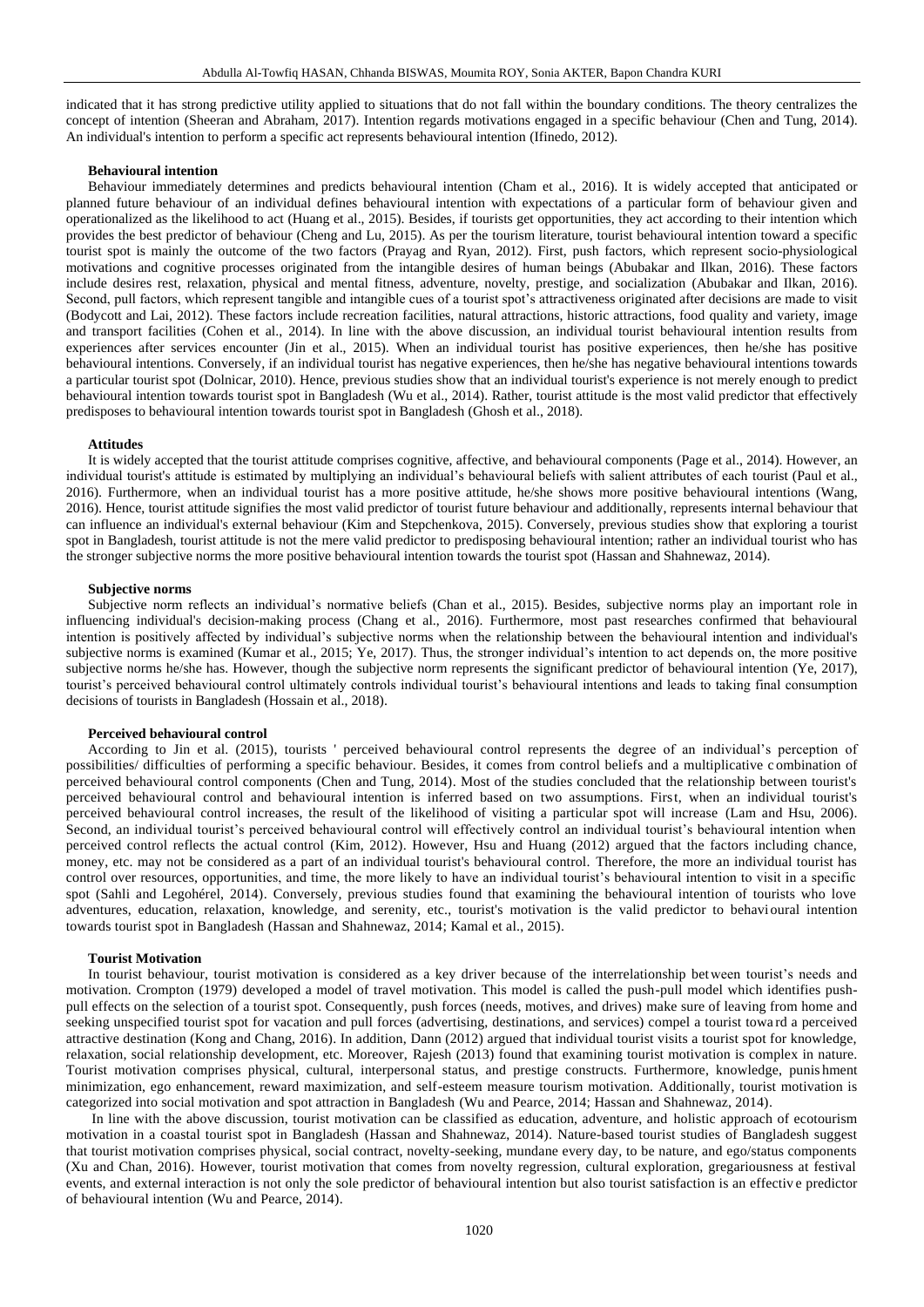## **Tourist Satisfaction**

Chand and Ashish (2014) identified that an individual tourist becomes satisfied only if the attributes of a tourist spot can make him/her positive experiences. Consequently, travel experiences, return travel facilities, time consumption is the valid indicator of tourist satisfaction (Biodun, 2014). In addition, most of the studies indicated that an individual tourist's onsite recreational experiences are positively correlated with tourist satisfaction. Moreover, Chi and Qu (2008) discussed that several paradigms are used to explain the tourist satisfactions of which two are important approaches to explaining the decision making process. First, the cognitive approach which represents knowledge/beliefs comes from an individual tourist's experiences. Second, the emotional approach comprises sensory pleasures, daydreams, and enjoyment based on the assumption that creates positive experiences. However, typically tourist satisfaction is measured by a common method that applies multi-item scales that comprises service quality, adventure experiences, recreational program, river watching facilities, safety equipment, ecology, and landscape constructs (Durie and Kebede, 2017).

In line with the above paradigms, most previous studies found that tourist satisfaction is the result of the summation of past positive experiences minus negative experiences fulfilling an individual tourist's needs (Huang, 2014). Furthermore, tourist satisfaction represents the most influential factor leading to tourist behavioural intention in Bangladesh (Hassan and Shahnewaz, 2014).

### **Proposed Research Model**

The TPB model has attitudes, subjective norms, and perceived behavioural control as correlated exogenous constructs leading to intentions and behaviour. As such, the theory does not specify the relationship among these variables and any other variables outside the model. Thus, the relationship between the variables of the proposed extended model must be specified.



Figure 1. Conceptual framework of customer's behavioural intentions

## **HYPOTHESIS DEVELOPMENT**

Several studies have argued that attitudes, subjective norms, and perceived behavioural control have direct correlations with behavioural intentions (Ajzen, 1991). To estimate these, Bagozzi (1981) found that attitude has a direct effect on behavioural intentions. Similarly, Liao et al. (2007) found that subjective norms and perceived behavioural control positively influence on behavioural intentions. Therefore, it was postulated that:

H1: Attitudes will have a significant effect on tourist behavioural intentions.

H2: Subjective norms will have a significant effect on tourist behavioural intentions.

H3: Perceived behavioural control will have a significant effect on tourist behavioural intentions.

However, motivation which is a strong predictor of behavioural intentions sufficiently presses to seek satisfaction. Kolvereid (1996) argued that motivation has a direct influence on a person's behavioural intentions. Thus, it was hypothesized that:

*H4:* Motivations will have a positive impact on a person's behavioural intentions.

In line with the previous discussion, few studies found that attitudes, subjective norms, perceived behavioural control, and motivation have direct effects on satisfaction. To examine this, Manning (2009) found that subjective norm has a direct relationship with satisfaction, and Liu et al., (2006) indicated that perceived behavioural control as a significant factor to satisfaction. As a result, it was hypothesized that:

*H5:* Attitudes will have a positive impact on a person's satisfaction.

*H6*: Subjective norms will have a positive impact on a person's satisfaction.

*H7*: Perceived behavioural control will have a positive impact on a person's satisfaction.

*H8:* Motivations will have a positive impact on a person's satisfaction.

Previous studies also found that satisfaction has a direct relationship with behavioural intentions (Liao et al., 2007; Biodun, 2014). Therefore, it was postulated that:

*H9*: Tourist satisfaction will have a positive impact on a person's behavioural intentions.

No studies have examined the impact of satisfaction as a mediator between TPB constructs (attitudes, subjective norms, and perceived behavioural control) along with motivation and behavioural intentions, although the strength of associations between these variables is quite high (Manning, 2009). Thus, it was hypothesized that:

*H10:* Attitudes will have a positive impact on a person's satisfaction toward behavioural intentions.

*H11:* Subjective norms will have a positive impact on a person's satisfaction toward behavioural intentions.

*H12:* Perceived behavioural control will have a positive impact on a person's satisfaction toward behavioural intentions.

*H13*: Motivations will have a positive impact on a person's satisfaction toward behavioural intentions.

## **RESEARCH METHODOLOGY**

#### **Sampling Design and Data Collection**

Respondents were first asked to recall whether they visited any tourist spot at least once in life in Bangladesh or not. The matter was encouraged to remember because the study was conducted to measure the behavioural intentions of domestic tourists in Bangladesh. To carry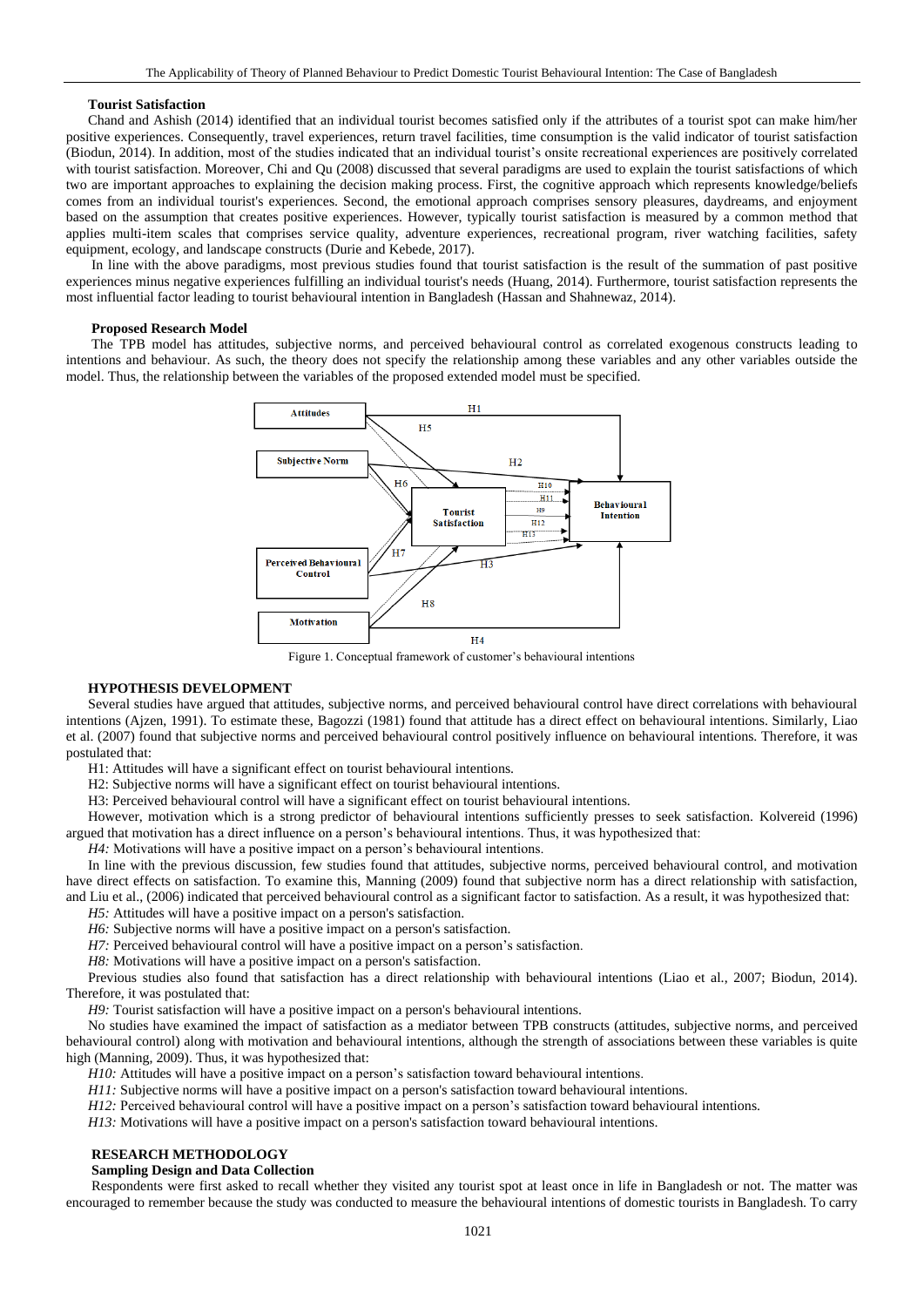out the study, 800 questionnaires in Google drive link format were purposively distributed through an email address and Facebook to respondents who were undergraduate and graduate students, Government, and private employees, and aged between 18 and 65 over two months from 31 October to 31 December. Online survey through sending Google drive link is very much popular among undergraduate and graduate students as well as employees because they can fill it up on their convenience time. Of the 800 respondents, 412 filled up the questionnaires. Of 412 questionnaires, 303 were valid returns to be analysed but the rest was not. The sample was split into male and female. Of the 303 respondents, 154 were male and 149 were female. Of the 303, most of the respondents (113) were aged between 26 and 40. Of the 303, most of the respondents (224) travelled to the tourist destination independently. In line with these, most of the respondents travel with family (135) and friends (135) and most of them (153) stay within 3-4 days.

Tourism Board of Bangladesh reveals that Bangladesh has more than 100,000 domestic tourists (Bangladesh Tourism Board, 2020). According to Krejcie and Morgan's (1970) table, 303 respondents represent populations. In the last decade, citizens aged between 26 and 55 are the main domestic tourist of Bangladesh (Bangladesh Tourism Board, 2020). Moreover, undergraduate and graduate students are also one of the main domestic tourists ('Bangladesh Tourism Board', 2016). Hence it is to say that both students and employees aged between 26 and 40 have more behavioural intentions toward tourist destinations.

### **Measures**

The measurement scales used for the studied constructs in this study were validated in previous studies. Intending to conduct the study, researchers used questionnaire items from different authors. Carrying out the study, four items were used to measure the attitude of which three were adapted by Ziadat (2015) and rest one was adapted by Lam and Hsu (2006); four items were used to measure subjective norms of which two were adapted by Ziadat (2015) and the other two were adapted by Phetvaroon (2006); four items were used to measure perceived behavioural control of which three were adapted by Ziadat (2015) and the rest was adapted by Phetvaroon (2006); five items were used to measure the motivation of which three were adapted by Yao (2013) and the rest was adapted by (Lee, 2009); five items were used to measure customer satisfaction adapted by (Yao, 2013); and four items were used to measure customer behavioural intentions adapted by Phetvaroon (2006) and slightly modified into the context for predicting behavioural intentions towards the tourist spot in Bangladesh. All studied constructs were measured by a five-point Likert scale from "strongly disagree" to "strongly agree".

## **RESULTS AND DATA ANALYSIS**

Of the 303, most of the respondents (224) travelled to the tourist destination independently. In addition, most of the respondents travel with family (135) and friends (135) and most of them (153) stay in tourist destinations within 3-4 days. However, the other demographic characteristics are presented in Table 1.

| $N_{0}$        | <b>Characteristics</b> | Variable                                                                                                                                                                              | N   | $\%$  |
|----------------|------------------------|---------------------------------------------------------------------------------------------------------------------------------------------------------------------------------------|-----|-------|
|                |                        | Male                                                                                                                                                                                  | 154 | 50.8  |
| $\mathbf{1}$   | Gender                 | Female<br>25 or below<br>26-40<br>$41 - 55$<br>56-65<br>By agency<br>Independent/FIT<br>Alone<br>With family<br>With friends<br>With colleagues<br>$\overline{c}$<br>$3-4$<br>$5 - 7$ | 149 | 49.2  |
|                |                        |                                                                                                                                                                                       | 56  | 18.5  |
| 2              |                        |                                                                                                                                                                                       | 113 | 37.30 |
|                | Age                    |                                                                                                                                                                                       | 86  |       |
| 3              |                        |                                                                                                                                                                                       | 48  | 15.80 |
|                |                        |                                                                                                                                                                                       | 79  | 26.10 |
|                | Type of travelling     |                                                                                                                                                                                       | 224 | 73.90 |
|                | Travelling with whom   |                                                                                                                                                                                       | 17  | 5.60  |
| $\overline{4}$ |                        |                                                                                                                                                                                       | 135 | 44.60 |
|                |                        |                                                                                                                                                                                       | 135 | 44.60 |
|                |                        |                                                                                                                                                                                       | 16  | 5.30  |
|                |                        |                                                                                                                                                                                       | 28  | 9.20  |
| 5              | Length of stay         |                                                                                                                                                                                       | 153 | 50.50 |
|                |                        |                                                                                                                                                                                       | 94  | 31.00 |
|                |                        | Over 7                                                                                                                                                                                | 28  | 9.20  |

Table 1. Descriptive Statistics of the Demographic Variables

## **Measurement Model**

To examine the appropriateness of research constructs, reliability, and construct validity were examined before testing the hypotheses. The reliability which represents internal consistency was tested by using composite reliability and Cronbach's alpha (Cronbach, 1951). The table 2 shows that studied constructs have Cronbach's alpha value is in a range between 0.766 and 0.908 and Fornell's composite reliability scores are greater than .80 indicates adequate internal consistency. To examine the construct validity, convergent and discriminant validity were measured. Neither of measures alone is sufficient to measure the construct validity. Convergent validity represents the measure of the constructs that theoretically remain related to each other (Bland and Altman, 1997). To examine the convergent validity, the Average variance extracted (AVE) scores derived from items loading were measured. Table 2 shows that studied constructs have AVE scores in the range between 0.571 and 0.732 which are greater than .50 indicates adequate internal consistency.

|  | Table 2. Result of a measurement model for the study |  |
|--|------------------------------------------------------|--|
|--|------------------------------------------------------|--|

| <b>Latent variables</b>               | <b>Cronbach's Alpha</b> | Rho A | <b>Composite Reliability</b> | <b>Average Variance Extracted (AVE)</b> |
|---------------------------------------|-------------------------|-------|------------------------------|-----------------------------------------|
| Attitudes                             | 0.870                   | 0.881 | 0.911                        | 0.720                                   |
| <b>Customer Behavioural Intention</b> | 0.766                   | 0.767 | 0.851                        | 0.587                                   |
| <b>Customer Satisfaction</b>          | 0.811                   | 0.815 | 0.869                        | 0.571                                   |
| Motivation                            | 0.908                   | 0.909 | 0.932                        | 0.732                                   |
| Perceived Behavioural Control         | 0.821                   | 0.830 | 0.882                        | 0.654                                   |
| Subjective Norms                      | 0.814                   | 0.813 | 0.878                        | 0.644                                   |

Conversely, discriminant validity defines the measure of the constructs that do not theoretically remain related to each other. To test the discriminant validity, further AVE can be used. That is to achieve discriminant validity in this model, the studied constructs must have a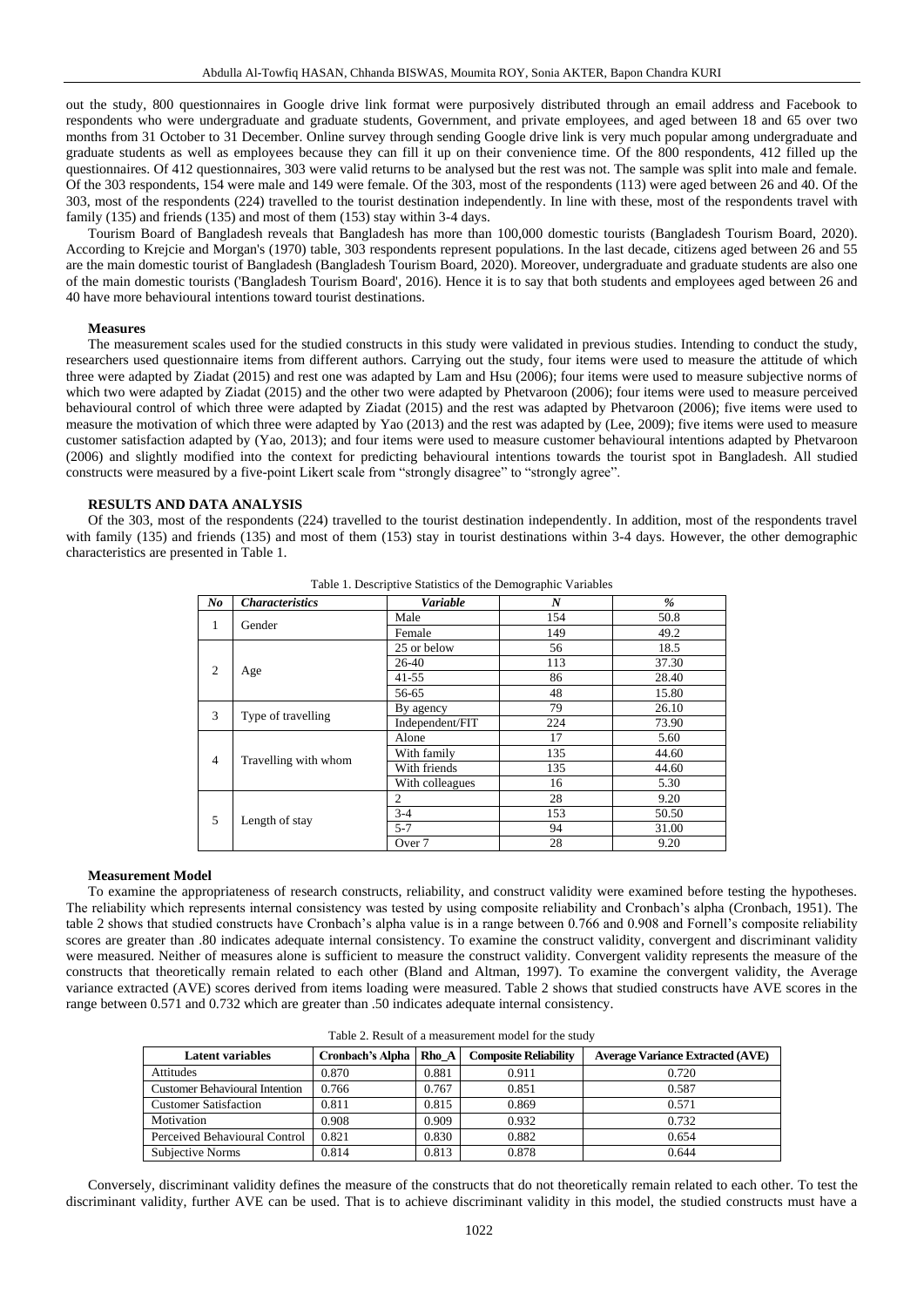higher square root of AVE than the variance shared between the constructs and other constructs. Table 3 shows that the square root of AVE of studied constructs is higher than the correlations. Thus, the proposed model has achieved discriminant validity.



Figure 2. Diagram for the measurement model of the study

| Table 3. Latent variable correlations, square roots of average variance extracted and AVE |  |  |  |  |
|-------------------------------------------------------------------------------------------|--|--|--|--|
|                                                                                           |  |  |  |  |

| Constructs                            | <b>ATT</b> | CBI   | <b>CS</b> | <b>MOTI</b> | <b>PBC</b> | SN    | <b>AVE</b> |
|---------------------------------------|------------|-------|-----------|-------------|------------|-------|------------|
| Attitudes                             | 0.848      |       |           |             |            |       | 0.720      |
| <b>Customer Behavioural Intention</b> | 0.458      | 0.766 |           |             |            |       | 0.587      |
| <b>Customer Satisfaction</b>          | 0.574      | 0.843 | 0.756     |             |            |       | 0.571      |
| Motivation                            | 0.349      | 0.596 | 0.607     | 0.856       |            |       | 0.732      |
| Perceived Behavioural Control         | 0.041      | 0.180 | 0.165     | 0.316       | 0.809      |       | 0.654      |
| <b>Subjective Norms</b>               | 0.394      | 0.472 | 0.506     | 0.351       | 0.245      | 0.802 | 0.644      |
|                                       |            |       |           |             |            |       |            |

## **Structural Model**

Through standardized path coefficients, t-statistics, and p-value, the structural model was examined. To estimate this SMART PLS 3.0 was used. Table 4 shows that ten hypotheses of thirteen are supported. H1, H2, and H4 predict that attitudes, subjective norms, and motivation have a direct positive effect on customer behavioural intention. The results support these hypotheses, because statistically significant relationship was found respectively (β= 0.208, *t*= 3.613, *p*<0.001; β= 0. 0.240, *t*= 4.212, *p*<0.001; β= 0. 0.449, *t*= 7.918, *p*<0.001). Similarly, H3 predicts that perceived behavioural control has a positive effect on customer behavioural intention, but the result does not support the hypothesis. There was found no significant relationship ( $\beta$ = -0.029, *t*= 0.689, *p*>0.05).

|  |  |  | Table 4. Results of the structural model of the study |  |  |  |
|--|--|--|-------------------------------------------------------|--|--|--|
|--|--|--|-------------------------------------------------------|--|--|--|

| SL <sub>No.</sub> | <b>Relationships</b>                                                                     | <b>Direct/Indirect Effect</b> | <b>T</b> Statistics | <b>P-Value</b> | <b>Supported</b> |
|-------------------|------------------------------------------------------------------------------------------|-------------------------------|---------------------|----------------|------------------|
| 1.                | Attitude -> Customer Behavioural Intention                                               | 0.208                         | 3.613               | $0.000***$     | Yes              |
| ↑                 | Attitude -> Customer Satisfaction                                                        | 0.336                         | 6.291               | $0.000***$     | Yes              |
| 3.                | Customer Satisfaction -> Customer Behavioural Intention                                  | 0.760                         | 14.680              | $0.000***$     | Yes              |
| 4.                | Motivation -> Customer Behavioural Intention                                             | 0.449                         | 7.918               | $0.000***$     | Yes              |
|                   | Motivation -> Customer Satisfaction                                                      | 0.419                         | 7.582               | $0.000***$     | Yes              |
| 6.                | Perceived Behavioural Control -> Customer Behavioural Intention                          | $-0.029$                      | 0.689               | 0.491          | No               |
| 7.                | Perceived Behavioural Control -> Customer Satisfaction                                   | $-0.039$                      | 0.936               | 0.349          | N <sub>0</sub>   |
| 8.                | Subjective Norms -> Customer Behavioural Intention                                       | 0.240                         | 4.212               | $0.000***$     | Yes              |
| 9.                | Subjective Norms -> Customer Satisfaction                                                | 0.237                         | 4.234               | $0.000***$     | Yes              |
| 10.               | Attitude -> Customer Satisfaction -> Customer Behavioural Intention                      | 0.255                         | 5.529               | $0.000***$     | Yes              |
| 11.               | Motivation -> Customer Satisfaction -> Customer Behavioural Intention                    | 0.319                         | 7.544               | $0.000***$     | Yes              |
| 12.               | Perceived Behavioural Control -> Customer Satisfaction -> Customer Behavioural Intention | $-0.030$                      | 0.943               | 0.346          | N <sub>0</sub>   |
| 13.               | Subjective Norms -> Customer Satisfaction -> Customer Behavioural Intention              | 0.180                         | 4.016               | $0.000***$     | Yes              |

**Note:** p≤0.01\*\*\*; p≤0.05\*\*; p≤0.10\*

Additionally, H5, H6, H7, and H8 predict that attitude, subjective norms, perceived behavioural control, and motivation have a direct positive effect on customer satisfaction. The results support H5, H6, and H8 because, the statistically significant relationship was found respectively (β= 0.336, *t*= 6.291, *p*<0.001; β= 0.237, *t*= 4.234, *p*<0.001; β= 0.419, *t*= 7.582, *p*<0.001). Conversely, the result does not support H7, because no significant relationship was found (β= -0.039, *t*= 0.936, *p*>0.05). Hypothesis H9 predicts that customer satisfaction has a direct positive effect on customer behavioural intention. The result supports H9 because there was found a positive and statistically significant relationship (β= 0.760, *t*= 14.680, *p*<0.001).

H10, H11, H12, and H13 predict that customer satisfaction has the mediating relationship in the link between attitude, subjective norms, perceived behavioural control, and motivation with customer behavioural intention. To investigate the mediation effect, all direct, indirect, and total effects between variables were measured. According to Baron and Kenny (1986) classic casual step approach, four conditions must be established to test the mediating effect: a direct link between dependent and independent variable; the mediating variable must be related with independent variable; when mediator and independent variable predisposed as predictors, the mediator must significantly affect dependent variable; and, the relationship between predictors and dependent variable must be significantly reduced when the mediator is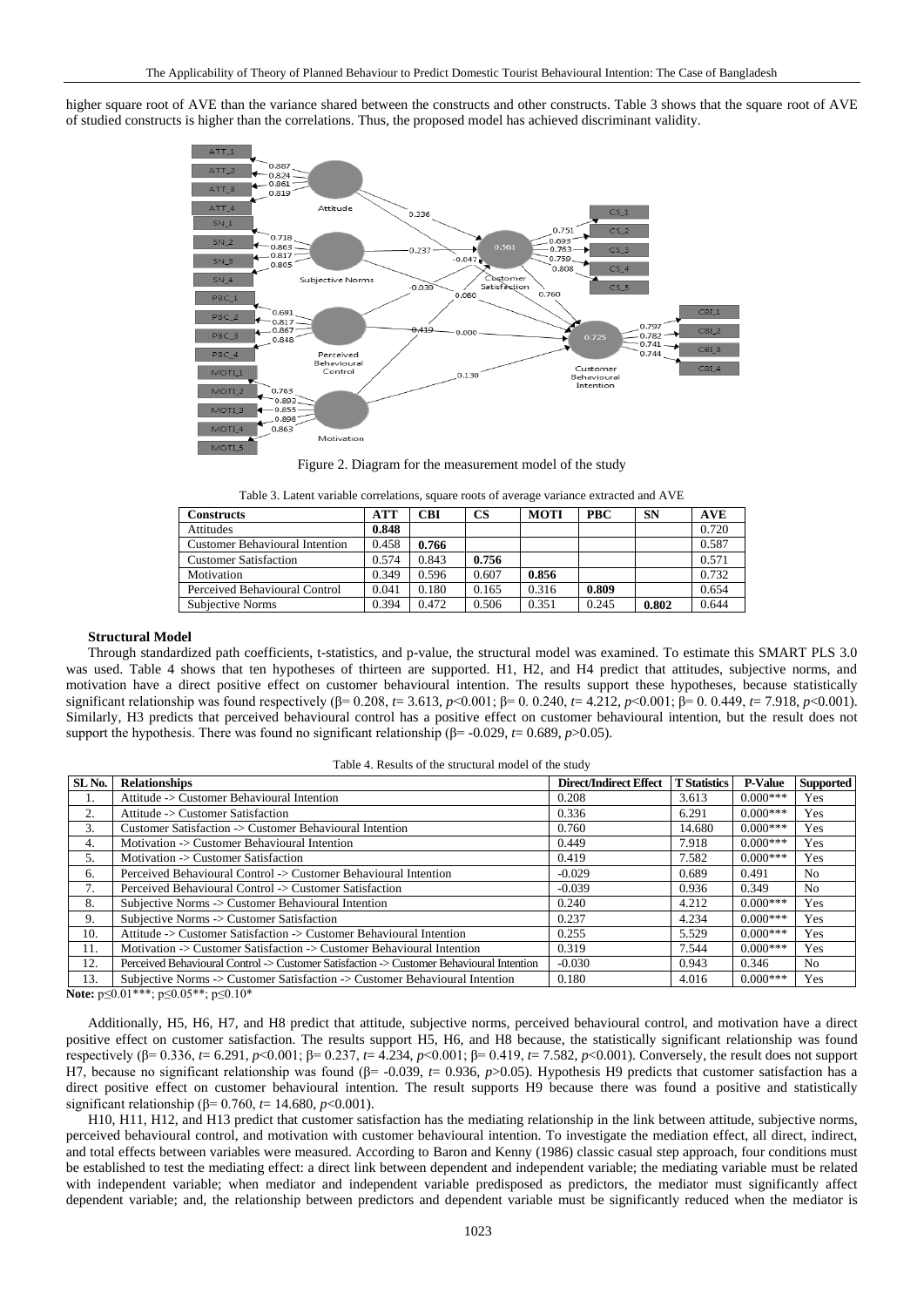added (Hosany and Prayag, 2013). The results of the study support H10, H11, and H13 because, the statistically significant relationship was found respectively (β= 0.255, *t*= 5.529, *p*<0.001; β= 0.180, *t*= 4.016, *p*<0.001; β= 0.319, *t*= 7.544, *p*<0.001). Conversely, result does not support H12, because no significant relationship was found (β= -0.030, *t*= 0.943, *p*>0.05). Hence, the mediation analysis supports the partial mediation effect of customer satisfaction on TPB constructs along with motivation and customer behavioural intention.

### **DISCUSSION AND CONCLUSION**

This research model was primarily developed to examine the relationship between motivation and satisfaction and the theory of planned behaviour (TPB) constructs. That is to investigate behavioural intention of choosing a travel destination, the study adopted the TPB model. Although the TPB model has been proved with new variables, motivation as a predictive construct is rarely included (Lee, 2009). In addition, satisfaction is not examined as a mediator between predictive variables of the TPB model along with motivation and behavioural intentions of the TPB model. The study was conducted through the motivation of a better understanding of how attitudes, subjective norms, perceived behavioural control, motivation, and satisfaction can lead to influence behavioural intention to choose a travel destination.

### **Theoretical Implication**

In line with the above discussions, the study demonstrates the positive significant relationship between customer satisfaction and behavioural intention which is consistent with the previous literature (Manning, 2009; Liao et al., 2007; Liu et al., 2006). Furthermore, this study examined the mediating effect of satisfaction in the link between predictive constructs of the TPB model along with motivation and behavioural intentions. None of the previous studies examined this mediating relationship. Instead, satisfaction is investigated as a mediator between other variables such as satisfaction is investigated as a mediator in the link between service quality and loyalty (Águila-Obra et al., 2013), and satisfaction was found to mediate this relationship. Similarly, Albaity and Melhem (2017) examined the mediating relationship of satisfaction in the link between destination image along with novelty seeking and destination loyalty and found that satisfaction adequately mediates these relationships. Hence, this study adds a new contribution to the existing model, the TPB model.

### **Managerial Implication**

The results of the study endow significant managerial implications. Tourist's attitude, subjective norms, and perceived behavioural control of choosing a travel destination are not enough for destination managers and planners who try to improve positive behavioural intentions. First, destination managers should enhance tourists' attitudes such as positive predisposition, positive feelings, positive positions in mind, etc. and subjective norms such as perceived influence from friends and family members. According to the statistical results, the present study shows that tourists' attitudes and subjective norms have a positive significant effect on behavioural intentions. Hence, the higher the positive attitudes and subjective norms indicate the higher their positive behavioural intentions of tourists toward destinations. Second, a travel destination must improve tourist motivation by adding motivating features involving safety, comfortable transportations, healthy foods, and comfortable accommodations (Pearce, 2014; Byrd et al., 2016). The statistical results of this study demonstrate that motivation can significantly influence on tourists' behavioural intentions. Therefore, it implies that the tourist who has a higher level of motivation has the higher positive behavioural intentions toward travel destination. Third, the destination marketers or managers must enhance tourists' satisfaction by providing some features including attractions, accessibility, dinging, environment, shopping, events, and activities (Rajesh, 2013). The statistical results shown in this study indicates the strong positive relationship between motivation and behavioural intentions. Hence, this study implies that satisfaction makes positive behavioural intentions towards tourist destinations.

Finally, the study assumes that satisfaction mediates in the link between attitudes, subjective norms, perceived behavioural control, and motivation with behavioural intention. Destination managers/marketers should improve the physical environment, food quality, image, and services, which dispose of positive perception to be satisfied leading to positive behavioural intention (Ryu et al., 2008). The statistical results of the study exert that satisfaction mediates between attitudes, subjective norms, and motivation, and behavioural intention. It can be consequently said that positive customers' attitudes, subjective norms, and motivation influence customer satisfaction leading positive behavioural intention. Apart from these, this paper will be helpful to tourism authorities because destination marketing can be successfully conducted by understanding tourists' attitude, satisfaction, and behavioural intentions about Bangladesh (Matlovičová and Husárová, 2017).

#### **Limitation and Suggestions**

Although the study has been carried out quantitatively, it has some limitations. The purposive sampling method and small sample size do not permit generalisation. In addition, motivation and satisfaction should be examined with more details in further research. Different interpretations and conceptualisations of motivation concepts are found in the marketing literature (Arifin, 2015). To investigate motivation, Lee (2009) added motivation as a new construct to predict satisfaction and motivation is highlighted in measuring behavioural intention as well. However, this study examined satisfaction as a mediator which is consistent with the previous study of Lee (2009) whereas satisfaction can bead as a moderator in future research. Furthermore, longitudinal field study can be conducted with an interval whereas the study was empirical study within two months. Additionally, this study was based on domestic tourists, which may not be a proper scientific approach whereas international tourists can be added to the study in future research.

### **REFERENCES**

Abubakar, A.M., & Ilkan, M. (2016). Impact of online WOM on destination trust and intention to travel: A medical tourism perspective. *Journal of Destination Marketing and Management*, 5(3), 192–201. https://doi.org/10.1016/j.jdmm.2015.12.005

Águila-Obra, A.R., Del, Padilla-Meléndez, A., & Al-dweeri, R.M.O.O. (2013). The influence of electronic service quality on loyalty in postal services: The mediating role of satisfaction. *Total Quality Management and Business Excellence*, 24(9–10). https://doi.org/10.1080/14783363.2013.807681

Ajzen, I. (1991). The theory of planned behavior. *Organizational Behavior and Human Decision Processes*, 50(2), 179–211.

Ajzen, I. (2015). Consumer attitudes and behavior: The theory of planned behavior applied to food consumption decisions. *Rivista Di Economia Agrariadi Economia Agraria*, 70(2), 121–138. https://doi.org/10.13128/REA-18003

AL Ziadat, M.T. (2015). Applications of planned behavior theory (TPB) in Jordanian tourism. *International Journal of Marketing Studies*, 7(3), 95–106.

Alam, S.S., & Sayuti, N.M. (2011). Applying the theory of planned behavior (TPB) in halal food purchasing. *International Journal of Commerce and Management*, 21(1), 8–20. https://doi.org/10.1108/10569211111111676

Albaity, M., & Melhem, S.B. (2017). Novelty seeking, image, and loyalty—The mediating role of satisfaction and moderating role of length of stay: International tourists' perspective. *Tourism Management Perspectives*. Elsevier Ltd, 23. https://doi.org/10.1016/j.tmp.2017.04.001

Arifin, H.M. (2015). The influence of competence, motivation, and organisational culture to high school teacher job satisfaction and performance. *International Education Studies*, 8(1), 38–45. https://doi.org/10.5539/ies.v8n1p38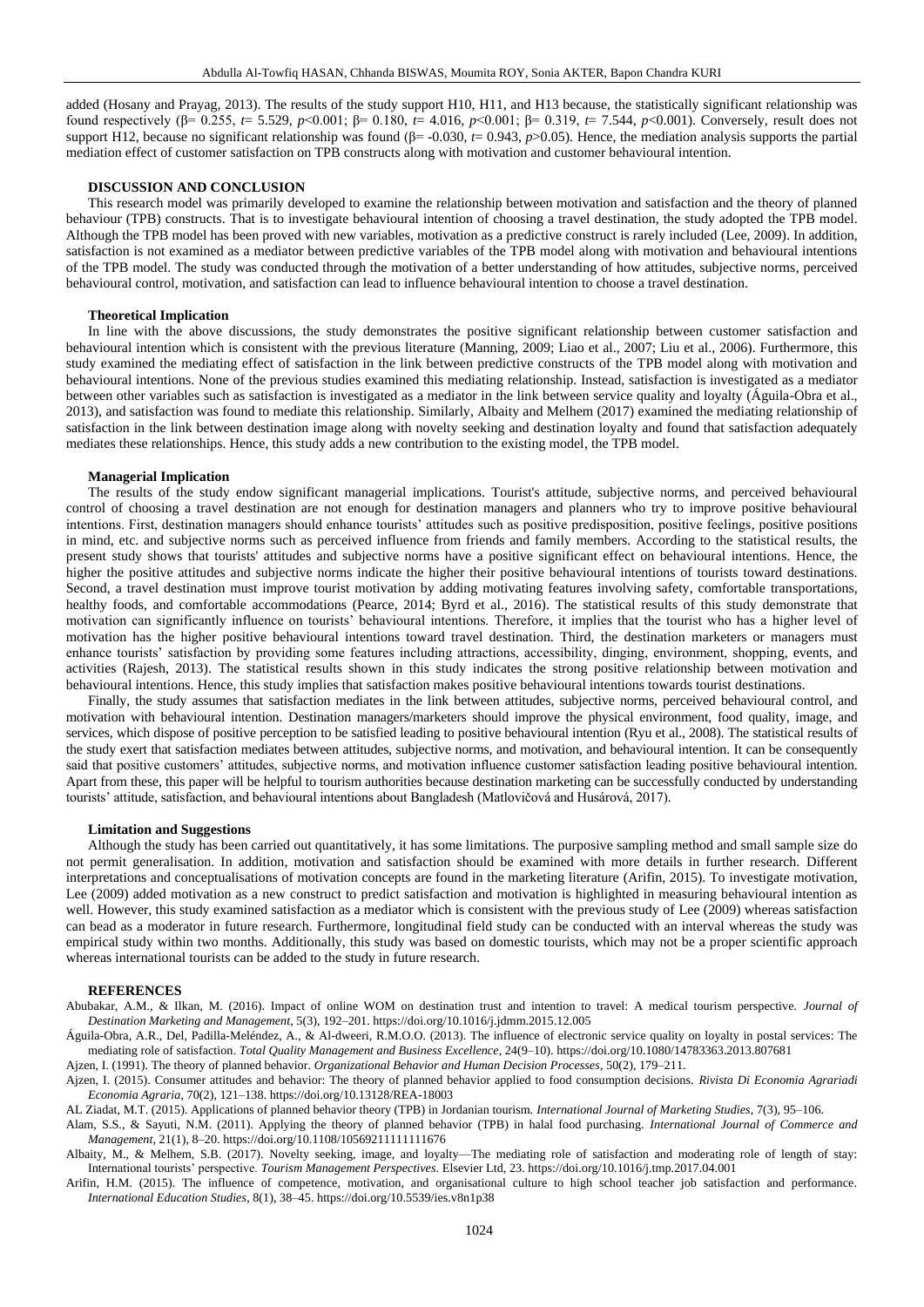Armitage, C.J., & Christian, J. (2017). From attitudes to behaviour: Basic and applied research on the theory of planned behaviour. *Current Psychology*, 22(3), 187–195. doi: 10.4324/9781315126449-1.

Bagozzi, R.P. (1981). Attitudes, intentions, and behavior: A test of some key hypotheses. *Journal of Personality and Social Psychology*, 41(4), 607–627. https://doi.org/10.1037/0022-3514.41.4.607

Baron, R.M., & Kenny, D.A. (1986). The moderator–mediator variable distinction in social psychological research: Conceptual, strategic, and statistical considerations. *Journal of Penalty and Social Psychology*, 51(6), 1173–1182.

Biodun, A.B. (2014). *Expectation, perceived quality and satisfaction of Nigerian tourist in Malaysia*. Master's dissertation, Universiti Utara Malaysia, Kedah, Malaysia. Available at: http://etd.uum.edu.my/4449/1/s806478 .pdf

Bland, J.M., & Altman, D.G. (1997). *Statistics notes: Cronbach's alpha*. doi: https://doi.org/10.1136/bmj.314.7080.572

Bodycott, P., & Lai, A. (2012). The influence and implications of Chinese culture in the decision to undertake cross-border higher education. *Journal of Studies in International Education*, 16(3), 252–270. https://doi.org/10.1177/1028315311418517

Byrd, E.T., Canziani, B., (Jerrie) Hsieh, Y.C., Debbage, K., & Sonmez, S. (2016). Wine tourism: Motivating visitors through core and supplementary services. *Tourism Management*, 52, 19–29. https://doi.org/10.1016/j.tourman.2015.06.009

Cham, T.H., Lim, Y.M., Aik, N.C., & Tay, A.G.M. (2016). Antecedents of hospital brand image and the relationships with medical tourist' behavioral intention. *International Journal of Pharmaceutical and Healthcare Marketing*, 10(4), 412–431. https://doi.org/10.1108/IJPHM-02-2016-0012

Chan, A., Hsu, C.H.C., & Baum, T. (2015). The impact of tour service performance on tourist satisfaction and behavioral intentions: A study of Chinese tourists in Hong Kong. *Journal of Travel and Tourism Marketing*, 32(1–2), 18–33. https://doi.org/10.1080/10548408.2014.986010

Chand, M., & Ashish, D. (2014). The impact of service quality on tourist satisfaction and loyalty in Indian tour operation industry. *International Journal of Sales & Marketing Management Research and Development (IJSMMRD)*, 4(5), 1–14.

Chang, I., Chou, P., Yeh, R.K., & Tseng, H. (2016). Factors influencing Chinese tourists' intentions to use the Taiwan Medical Travel App. *Telematics and Informatics*, 32(2), 401–409. https://doi.org/10.1016/j.tele.2015.09.007

Chen, C.F., & Chen, F.S. (2010). Experience quality, perceived value, satisfaction and behavioral intentions for heritage tourists. *Tourism Management*, 31(1), 29–35. https://doi.org/10.1016/j.tourman.2009.02.008

Chen, M.F., & Tung, P.J. (2014). Developing an extended Theory of Planned Behavior model to predict consumers' intention to visit green hotels. *International Journal of Hospitality Management*, 36, 221–230. https://doi.org/10.1016/j.ijhm.2013.09.006.

Cheng, T., & Lu, C. (2015). Destination image, novelty, hedonics, perceived value, and revisiting behavioral intention for island tourism. A*sia Pacific Journal of Tourism Research*, 18(7), 766–783. https://doi.org/10.1080/10941665.2012.697906

Cheon, J., Lee, S., Crooks, S.M., & Song, J. (2012). An investigation of mobile learning readiness in higher education based on the theory of planned behavior. *Computers and Education*, 59(3), 1054–1064. https://doi.org/10.1016/j.compedu.2012.04.015

Chi, C.G.Q., & Qu, H. (2008). Examining the structural relationships of destination image, tourist satisfaction and destination loyalty: An integrated approach. *Tourism Management*, 29(4), 624–636. https://doi.org/10.1016/j.tourman.2007.06.007

Cohen, S.A., Prayag, G., & Moital, M. (2014). Consumer behaviour in tourism: Concepts, influences and opportunities. *Current Issues in Tourism*, 17(10), 872–909. https://doi.org/10.1080/13683500.2013.850064

Crompton, J.L. (1979). Motivations for pleasure vacation. *Annals of Tourism Research*, 6(4), 408–424. https://doi.org/10.1016/0160-7383(79)90004-5

Cronbach, L.J. (1951). Coefficient alpha and the internal structure of tests. *Psychometrika*, 16(3), 291–334.

Dann, G.M.S. (2012). Tourist motivation and quality-of-life: In search of the missing link. *Handbook of Tourism and Quality-of-Life Research*, 233–250.

Doane, A.N., Pearson, M.R., & Kelley, M.L. (2014). Predictors of cyberbullying perpetration among college students: An application of the Theory of Reasoned Action. *Computers in Human Behavior*, 36, 154–162. https://doi.org/10.1016/j.chb.2014.03.051

Dolnicar, S. (2010). Different Tourists - Different Perceptions of Different Cities Consequences for Destination Image Measurement and Strategic Destination Marketing. *Analysing International City Tourism*, 127–146.

Durie, A.D., & Kebede, A.M. (2017). Determinants of tourist satisfaction: Evidence from tourist destination sites in Amhara Region, Ethiopia. Singaporean *Journal of Business Economics and Management Studies*, 5(8), 36–45. https://doi.org/10.12816/0037548

Eusébio, C., & Vieira, A.L. (2011). Destination attributes' evaluation, satisfaction and behavioural intentions: A structural modelling approach. International *Journal of Tourism Research*, 15(1), 66–80. https://doi.org/10.1002/jtr

Ghosh, S.K., Islam, N., & Bapi, A.B. (2018). The relationship between CSR, PSQ and behavioral intentions of hotel customers in Bangladesh. *Journal of Management*, 12(1), 1–15.

Hassan, M.M., & Shahnewaz, M. (2014). Measuring tourist service satisfaction at destination: A case study of Cox's Bazar sea beach, Bangladesh. *American Journal of Tourism*, 3(1), 32–43. https://doi.org/10.5923/j.tourism.20140301.04

Hosany, S., & Prayag, G. (2013). Patterns of tourists' emotional responses, satisfaction, and intention to recommend. *Journal of Business Research*, 66(6), 730–737. https://doi.org/10.1016/j.jbusres.2011.09.011

Hossain, A., Jamil, A.Al, & Rahman, M. (2018). Exploring the key factors influencing consumers' intention, satisfaction and loyalty towards online purchase in Bangladesh. *International Journal of Economics and Financial Research*, 4(7), 214–225.

Hsu, C.H.C., & Huang, S. (2012). An extension of the theory of planned behavior model for tourists. *Journal of Hospitality and Tourism Research*, 36(3), 390–417. https://doi.org/10.1177/1096348010390817

Huang, H.C. (2014). A Study on Tourist Satisfaction in Sanyi. *International Journal of Innovation, Management and Technology*, 5(4), 244–248. https://doi.org/10.7763/IJIMT.2014.V5.521.

Huang, S. Sam, Weiler, B., & Assaker, G. (2015). Effects of interpretive guiding outcomes on tourist satisfaction and behavioral intention. *Journal of Travel Research*, 54(3), 344–358. https://doi.org/10.1177/0047287513517426

Ifinedo, P. (2012). Understanding information systems security policy compliance: An integration of the theory of planned behavior and the protection motivation theory. *Computers and Security*, 31(1), 83–95. https://doi.org/10.1016/j.cose.2011.10.007

Jin, N., Lee, S., & Lee, H. (2015). The effect of experience quality on perceived value, satisfaction, image and behavioral intention of water park patrons: New versus repeat visitors. *International Journal of Tourism Research*, 17(1), 82–95. https://doi.org/10.1002/jtr.

Kamal, M., Alam, S., & Pramanik, K. (2015). Identifying factors influencing visitors to visit museums in Bangladesh and setting marketing strategies for museums. *IOSR Journal of Business and ManagementVer*. II, 17(10), 2319–7668. https://doi.org/10.9790/487X-171028592

Kautonen, T., van Gelderen, M., & Fink, M. (2015). Robustness of the theory of planned behavior in predicting entrepreneurial intentions and actions. *Entrepreneurship: Theory and Practice*, 39(3), 655–674. https://doi.org/10.1111/etap.12056

Kim, D.J. (2012). An investigation of the effect of online consumer trust on expectation, satisfaction, and post-expectation. *Information Systems and E-Business Management*, 10(2), 219–240. https://doi.org/10.1007/s10257-010-0136-2

Kim, H., & Stepchenkova, S. (2015). Effect of tourist photographs on attitudes towards destination: Manifest and latent content. *Tourism Management*, 49, 29–41. https://doi.org/10.1016/j.tourman.2015.02.004

Kolvereid, L. (1996). Prediction of employment status choice intentions. *Entrepreneurship Theory and Practice*, 21(1), 47–58. <https://doi.org/> 10.1177/104225879602100104

Kong, W.H., & Chang, T.Z. (Donald). (2016). Souvenir shopping, tourist motivation, and travel experience. *Journal of Quality Assurance in Hospitality and Tourism*, 17(2), 163–177. https://doi.org/10.1080/1528008X.2015.1115242

Krejcie, R.V., & Morgan, D. (1970). Determining sample size for research activities. *Educational and Psychological Measurement*, 30, 607–610.

Kumar, A., Kumar, A., & Rahman, Z. (2015). Tourist behaviour towards self-service hotel technology adoption: Trust and subjective norm as key antecedents.